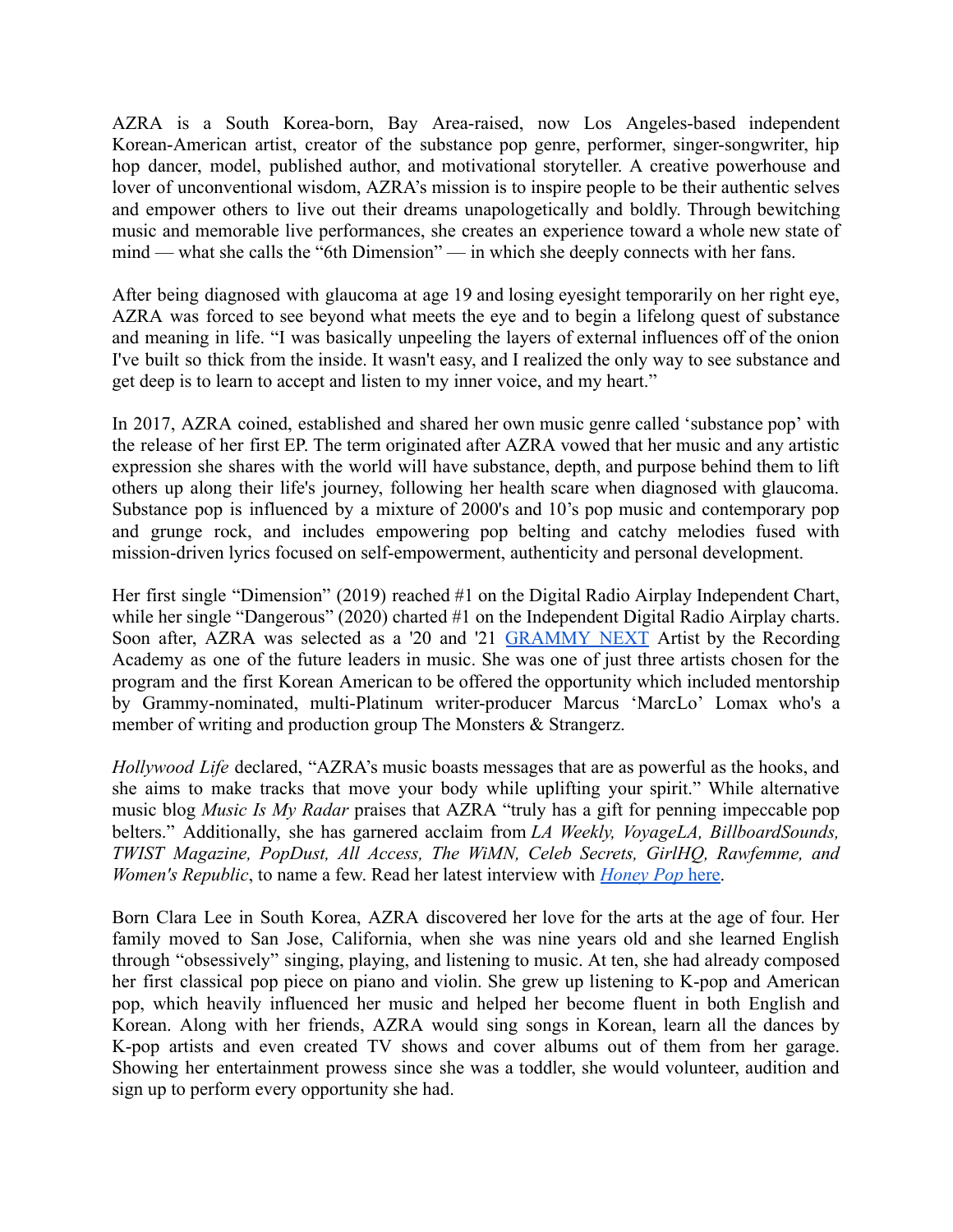AZRA then began expressing her passion for performing through involvement in musical theater, church choirs, and went on to dance for a prominent hip hop dance company at Boston University as well as being part of a New York-based girl group.

After her glaucoma diagnosis, AZRA was inspired to write an inspirational self-help book about fostering relationships and encouraging self-reflection and self-love in others, called *The Cupcake Theory*. Becoming an author allowed her to speak at meet-and-greet events for teens, young adults and women on self-confidence and healthy relationships. While in college, AZRA also started her own brand of business consulting and coaching CLÚ INC, which later led to a corporate management position for one of the Big 4 consulting companies, Accenture. After juggling two careers, AZRA decided to leave this very lucrative corporate world earning six figures consulting for executives and high visibility clients at fortune 50 companies in the world and instead pursued her artistic dreams, tackling the music world as an artist.

Aside from being a successful businesswoman and accomplished author, this multifaceted artist also began modeling shortly after graduating college, discovered by a fashion photographer in Boston. This led her to become the winner of *America's Next Top Model* for the CW28 New England Division. She went on to sign with agencies in Boston, New York City, and Los Angeles, where she walked the runways for designers during fashion week shows and appeared in print ads and commercials.

Realizing, however, that music had always been in her DNA, she reinvented herself once more to pursue her professional music career, no holds barred. AZRA launched her own record label under the CLÚ umbrella, CLÚ Records, intent on creating music on her own terms. She has opened for Plain White T's and has toured for Pride Festivals all over the country. Her magnetic stage presence and infectious energy undoubtedly captivate audiences wherever she performs.

Citing Freddie Mercury, Whitney Houston, Cher, Madonna, Children of Bodom, BoA, Pink, Max Martin, Timbaland, and Michael Jackson as her influences, she has collaborated with some of the best names in the industry, including Grammy Award-nominated songwriter Natalia Bortolotti, Grammy Award-winning mixer and engineer Justin Hergett, Jamie Jones from All 4 One and The Heavyweight.

Audacious, spirited and limitless, AZRA is based in Los Angeles, where she writes, creates, and collaborates with the mission to inspire others to "Follow your passion. Create your own show. The world is your stage, for anything you can imagine is possible."

You can find her on social media @TheAzraOfficial or on her website [www.azraofficial.com](http://www.azraofficial.com) and listen to her latest music on [iTunes](https://music.apple.com/us/artist/azra/1269774208), [Spotify](https://open.spotify.com/artist/3XKq7lfHF7vVhiTuPCMHwz?si=iCxR_kEYSGO42o01vLvvFw), [SoundCloud](https://soundcloud.com/theazraofficial) and all other digital [platforms](http://smarturl.it/AZRA) worldwide. [LINKTR.EE/AZRA](http://linktr.ee/AZRA)

For more information on AZRA please visit:

<https://linktr.ee/AZRA> <https://www.azraofficial.com/>